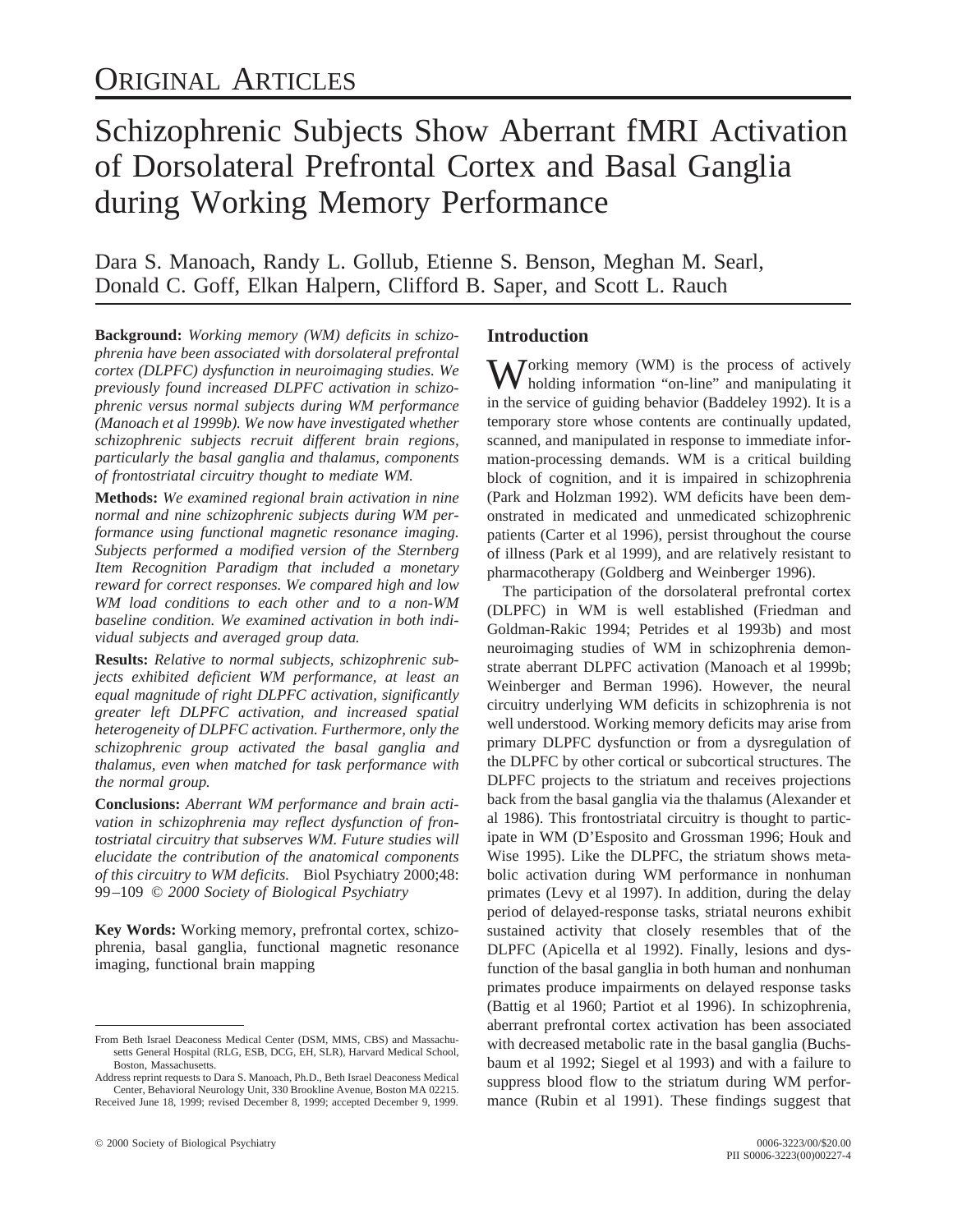| Subject characteristics                    | Normal<br>subjects<br>$(n = 9)$ | Schizophrenic<br>subjects<br>$(n = 9)$ | $\boldsymbol{t}$ | $\boldsymbol{p}$  | Level of<br>severity |  |
|--------------------------------------------|---------------------------------|----------------------------------------|------------------|-------------------|----------------------|--|
| Age                                        | $38.7 \pm 10.6$                 | $42.4 \pm 7.8$                         | 1.33             | .20               |                      |  |
| Laterality score (handedness)              | $67.2 \pm 43.4$                 | $78.9 \pm 30.7$                        | 0.66             | .52               |                      |  |
| Education (years)                          | $19.7 \pm 2.6$                  | $10.6 \pm 1.0$                         | 9.80             | $\leq 0.001^a$    |                      |  |
| Estimated verbal IQ                        | $125.9 \pm 7.01$                | $101.8 \pm 11.8$                       | 5.28             | $\leq 0.001^a$    |                      |  |
| Parental socioeconomic status <sup>b</sup> | $1.8 \pm 1.1$                   | $3.7 \pm 1.0$                          | $z = 2.78$       | .004 <sup>a</sup> |                      |  |
| Age of onset                               |                                 | $20.7 \pm 3.6$                         |                  |                   |                      |  |
| Length of illness (years)                  |                                 | $25.0 \pm 5.6$                         |                  |                   |                      |  |
| <b>BPRS</b>                                |                                 | $20.1 \pm 6.7$                         |                  |                   | Minimal              |  |
| PANSS negative                             |                                 | $21.6 \pm 4.4$                         |                  |                   | Mild to moderate     |  |
| PANSS positive                             |                                 | $14.4 \pm 4.8$                         |                  |                   | Minimal to mild      |  |
| <b>AIMS</b>                                |                                 | $4.4 \pm 5.2$                          |                  |                   | Minimal              |  |
| Simpson-Angus                              |                                 | $2.2 \pm 2.2$                          |                  |                   | Minimal              |  |

Table 1. Means, Standard Deviations, and Group Comparisons of Demographic Data and Rating Scale Scores

The *z* value is the result of a nonparametric Mann–Whitney *U* comparison.

<sup>*a*</sup>Significant at  $p \le .05$ .

 $\n <sup>b</sup>A$  lower score denotes higher status.

dysfunction of frontostriatal circuitry may underlie WM deficits.

The primary goal of our study was to investigate whether schizophrenic subjects show aberrant activation of the subcortical components of frontostriatal neural circuitry, specifically the basal ganglia and thalamus, during WM performance. We also expected to replicate our previous findings of increased DLPFC activation and a relation between better WM performance and increased DLPFC activation in schizophrenic subjects (Manoach et al 1999b). Finally, based on their association with WM performance in our study of the SIRP in normal subjects (Manoach et al 1997) and numerous other WM studies (Cohen et al 1997; Jonides et al 1998; Smith et al 1998), we expected both groups to activate the supplementary motor area, lateral premotor and motor areas, and the intraparietal sulcus.

We used the Sternberg Item Recognition Paradigm (SIRP; Sternberg 1966) and fMRI to examine task-related differences in regional brain activity in normal and schizophrenic subjects. The SIRP is a continuous performance, choice reaction time (RT) task that reliably activates the DLPFC in both normal and schizophrenic subjects (Manoach et al 1997, 1999a, 1999b; Rypma et al 1999). RT is a linear function of the number of items held in WM (WM load; Sternberg 1966), and accurate responses are predicated upon the internal representation of these items. We compared a high WM load condition to a baseline task to identify group differences in regional activation associated with WM. We also compared the high WM load condition to a low WM load condition to insure that our findings in the first comparison could not be attributed to qualitative differences in the baseline task. Finally, because DLPFC activation is found to be related to WM performance

(Braver et al 1997; Callicott et al 1999), we examined group differences in activation when task performance was comparable. Because individuals with schizophrenia have WM deficits, matching groups by either selecting normal subjects for deficient performance or schizophrenic subjects for normal performance results in unrepresentative samples. Instead, we matched groups for performance by comparing them at different levels of WM load. The performance of schizophrenic subjects in the low WM load condition was comparable to that of normal subjects in the high WM load condition. For our matched performance group comparison, we contrasted the regional activation of schizophrenic subjects in the low WM load versus the baseline comparison to that of normal subjects in the high WM load versus the baseline comparison.

#### **Methods and Materials**

#### *Subjects*

Nine schizophrenic outpatients (seven men and two women) were recruited from an urban mental health center (Table 1). Diagnoses were confirmed with Structured Clinical Interviews for DSM-III-R (Spitzer et al 1992). With the exception of one unmedicated subject, all of the schizophrenic subjects had been maintained on stable doses of antipsychotic medications for at least 6 weeks before scanning, one on atypical and seven on conventional agents. Symptomatology was characterized with the Brief Psychiatric Rating Scale (BPRS; Overall and Gorham 1962) and the Positive and Negative Syndrome Scale (PANSS; Kay et al 1987). Movement abnormalities were characterized with the Abnormal Involuntary Movement Scale (NIMH 1974) and the Simpson–Angus Rating Scale (Simpson and Angus 1970). Nine normal subjects (seven men, two women), without a history of psychiatric illness were recruited from the hospital community. All subjects were screened to exclude substance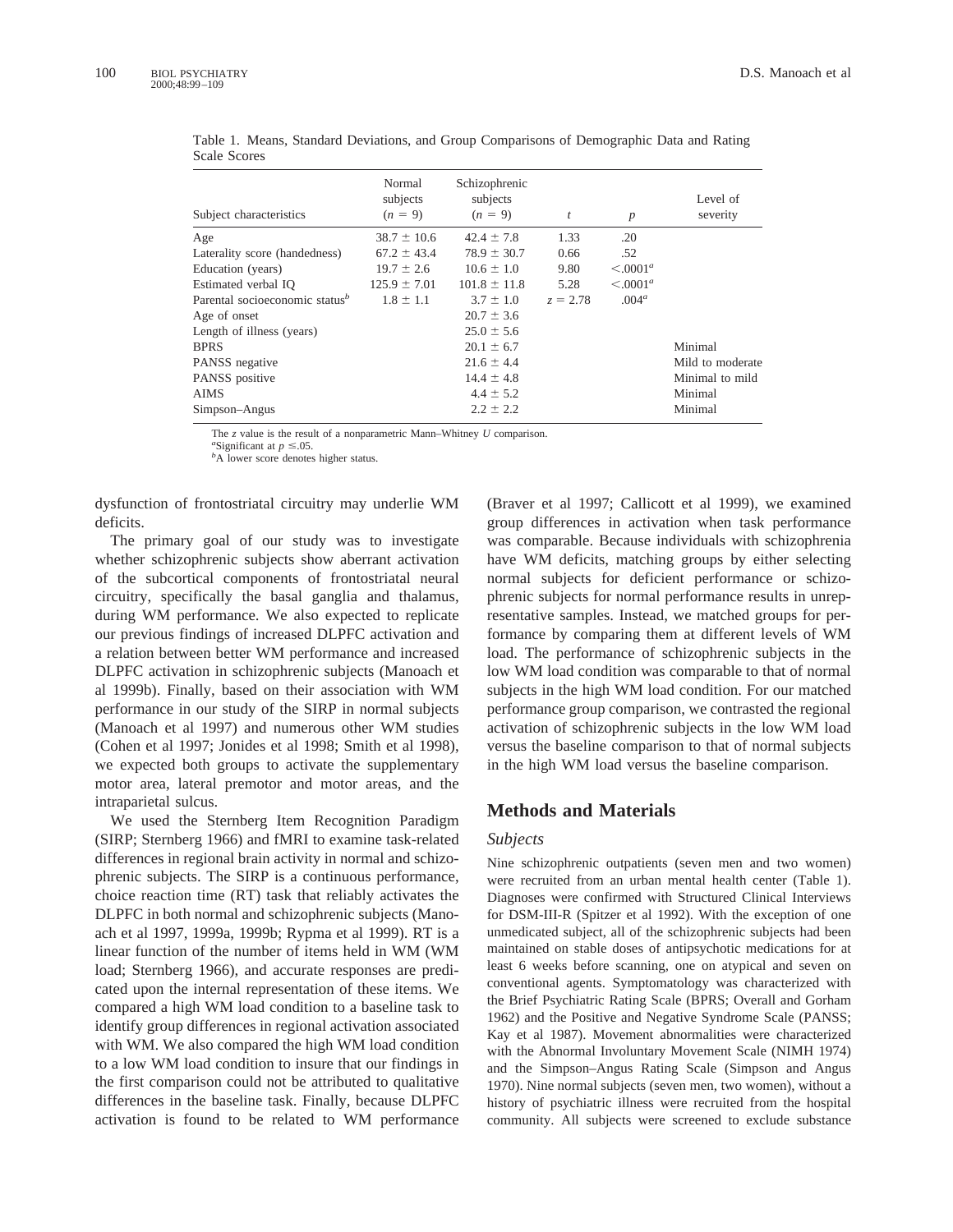acquired interleaved.

abuse or dependence within the past 6 months and any independent conditions that might affect brain function. Seven schizophrenic and six normal subjects were strongly right-handed as determined by a laterality score of 70 or above on the modified Edinburgh Handedness Inventory (White and Ashton 1976). Subject groups were matched for age and laterality score. The normal subjects had more years of education, higher estimated verbal IQs (American National Adult Reading Test; Blair and Spreen 1989), and higher parental socioeconomic status as determined by the Hollingshead Index (Hollingshead 1965) than the schizophrenic subjects. All subjects gave written informed consent after the experimental procedures had been fully explained.

#### *Procedures*

**TASKS.** Experimental tasks were controlled by a Macintosh PowerPC using Macintosh stimulus presentation software (Mac-Stim). Before scanning, subjects practiced until they understood the tasks. They were instructed to respond as quickly and accurately as possible and informed that they would be paid a  $5¢$ bonus for each correct response. Stimuli were projected onto a screen positioned on the head coil. Subjects responded by pressing a keypad with their thumbs on either hand. Response RT and side (right or left) were recorded.

Each WM task condition began with the instruction, "Learn these" followed by the presentation of a set of digits (targets) for 5000 msec. In each of the 14 WM trials that followed, subjects were presented with a single digit. They responded with a right-trigger press if the digit was a target (a member of the memorized set) and a left-trigger press if the digit was a foil (not a member of the memorized set). We varied the number of targets to produce high (five targets) and low (two targets) WM load conditions. In our baseline condition (Arrows), each trial consisted of the display of an arrow pointing right or left, and subjects responded by pressing the corresponding trigger. Each trial lasted 2600 msec, including a random interstimulus interval ranging from 150 to 1000 msec. Within each condition (5t, 2t, Arrows), half the trials required a right-trigger press, and half required a left-trigger press. Blocks of the three conditions were alternated within each run (Figure 1A includes a graphic depiction of a run). Subjects performed four runs of 4 min 32 sec each. Each run contained 28 trials of each condition. The total experiment time was approximately 25 min.

**IMAGE ACQUISITION.** Functional magnetic resonance images were collected with a General Electric Signa 1.5 Tesla high-speed imaging device (modified by Advanced NMR Systems, Wilmington, MA) using a quadrature head coil. Head stabilization was achieved with a plastic bite bar molded to each subject's dentition or, for edentulous subjects, head cushioning and a forehead strap. The structural scan was a sagittal localizer (spoiled gradient recall acquisition in a steady state (SPGR), 60 slices, resolution  $0.90 \times 0.90 \times 2.80$  mm). An automated shimming program maximized field homogeneity. Blood oxygen level–dependent (BOLD) imaging was performed with a gradient echo T2\*-weighted sequence (TR/TE/Flip  $= 2000$ msec/ 50msec/70°) to measure variations in blood flow and oxygen-

**fMRI DATA ANALYSIS.** The T2\*-weighted images were corrected for motion using an algorithm (Jiang et al 1995), based on Woods et al (1992). Motion was estimated for each subject as the average maximal displacement of subsequent images from the reference image across the four functional scans corresponding to the four runs of the task (Jiang et al 1995). The functional scans were normalized by scaling the whole brain signal intensity to a set number. The four functional scans of each subject were vertically averaged. Both the functional and structural scans were then transformed into Talairach space using anatomical landmarks and resliced in the coronal orientation over 57 slices (voxel dimensions x, y, and z:  $3.13 \times 3.13 \times 3$  mm; Talairach and Tournoux 1988). Functional scans also were vertically averaged across subjects within each group to produce averaged group data.

We identified voxels with significant positive task-related signal changes ("activation") in each subject's data and in the averaged group data using pairwise *t* tests of the task conditions. Images collected during instructional prompts and presentation of targets were excluded from analyses. Drift correction and spatial smoothing (0.7 pixel gaussian Hanning filter) were incorporated into statistical mapping. A cluster-growing algorithm was used to identify local maxima in the statistical maps and to define and visually display the surrounding voxels that met our activation threshold of  $p < 1 \times 10^{-4}$  (Bush et al 1998). This threshold provides an overall *p* value of .05, corrected for multiple comparisons based on the approximately 500 voxels in the DLPFC of each hemisphere. Voxels in non *a priori* regions were considered to be activated if they met the more stringent threshold of  $p < 1 \times 10^{-6}$ , which corrects for the approximately 16,000 voxels in the entire brain. Activated voxels were examined to confirm that they were in the brain and did not overlie areas of susceptibility artifact. The location of activation clusters was determined according to the Talairach coordinates of the voxel with the maximum *t* statistic (max voxel).

**DLPFC DEFINITION AND ANALYSIS.** Unlike other primates, the human prefrontal cortex is not bounded by definitive sulcal landmarks. The term DLPFC frequently is used to refer to Brodmann's Areas 9 and 46, both of which are activated during WM performance (Petrides et al 1993a; 1993b). In our study, we defined the DLPFC to include portions of these areas using conservative Talairach coordinates (Rajkowska and Goldman-Rakic 1995; Area 9: A/P +53 to +26, D/V +50 to +25; Area 46: A/P  $+50$  to  $+29$ , D/V  $+36$  to  $+14$ ). An activation cluster was considered to be within the DLPFC if the max voxel was within the lateral cortical ribbon and if both the max voxel and the majority of voxels were within 2 mm of these criteria (within the limits of our spatial resolution).

We derived quantitative indices of right and left DLPFC activation from each subject's functional data. Our primary activation index was the percent signal intensity change in the voxel with the maximum *t* statistic (max voxel index). This provides a measure of the magnitude of the physiological change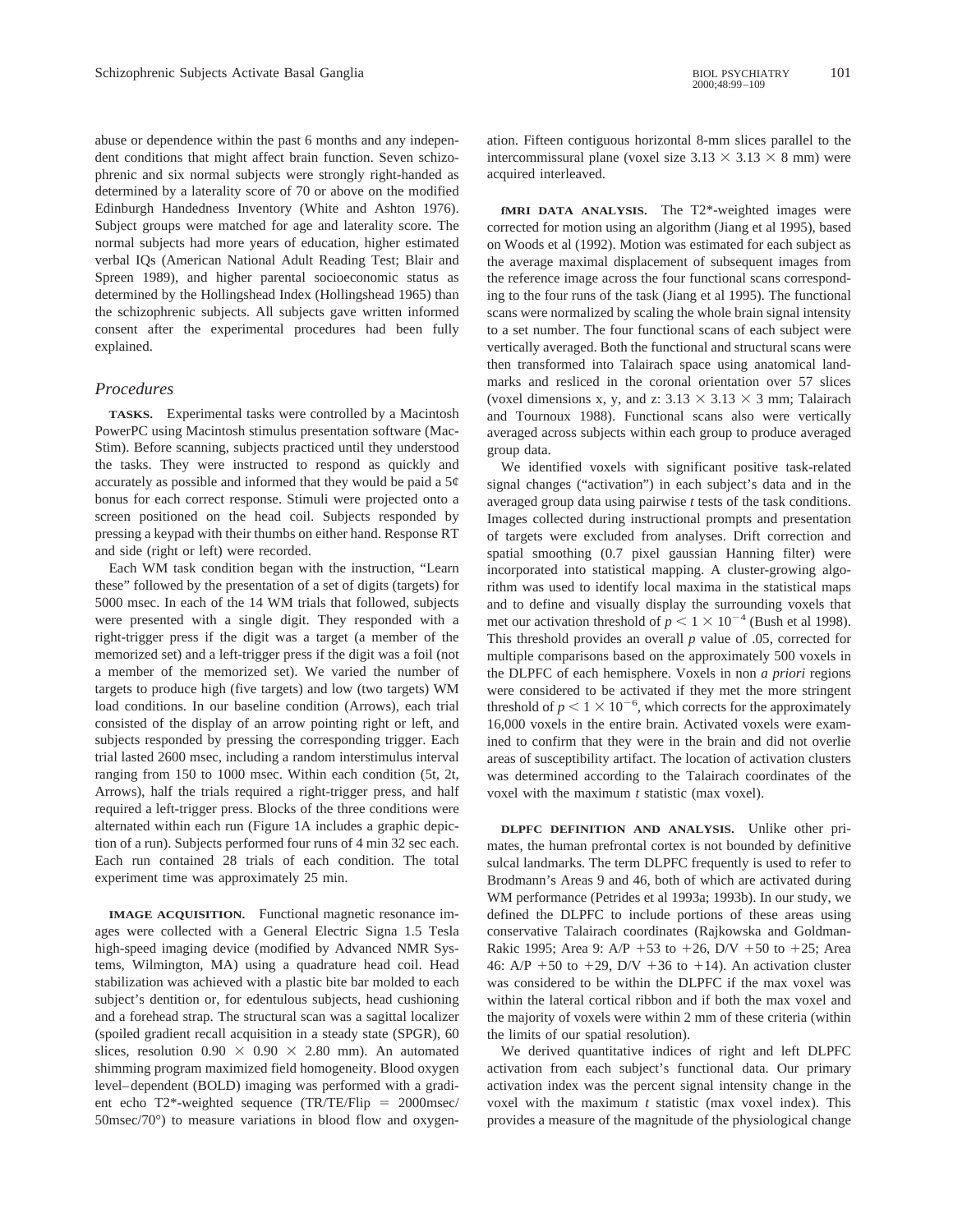

Figure 1. **(A) Left:** Statistical map showing bilateral dorsolateral prefrontal cortex (DLPFC) activation in an unmedicated schizophrenic subject during WM performance (five targets [5t] vs. Arrows comparison). The statistical map is displayed in color on the subject's corresponding structural image. The slice is in the coronal plane, 36 mm anterior to the anterior commisure. **Top right:** The time course of signal intensity changes for the right and left DLPFC activation clusters, vertically averaged across the four runs, and plotted in relation to the order of presentation of task conditions in each run of the behavioral paradigm (graphic depiction of task at bottom right). R, right; L, left; 2t, two targets; 5t, five targets; A, arrows. **(B)** Selected images illustrating regional brain activation in the averaged group data of the schizophrenic and normal groups. Significantly activated voxels are represented in red for the normal group, blue for the schizophrenia group, and yellow for both groups (overlap). The maps of activated voxels are superimposed on selected Talairach transformed structural images. Coronal slice planes are defined with respect to the anterior commisure. **(a)** Activation for both groups during the five targets (5t) vs. Arrows comparison. **(b)** Activation for the matched performance group comparison: 5t vs. Arrows for the normal group and 2t vs. Arrows for the schizophrenic group. DLPFC, dorsolateral prefrontal cortex; SMA, supplementary motor area; Th, thalamus; LN, lentiform nucleus; IPS, intraparietal sulcus; R, right; L, left.

in the voxel with the peak task-related signal change, scaled by the error variance. Two additional indices were derived to determine the consistency of the findings with the max voxel index. We measured the mean percent signal change in all activated voxels (mean voxel index). If there were no activated voxels in the region, we substituted the value of the max voxel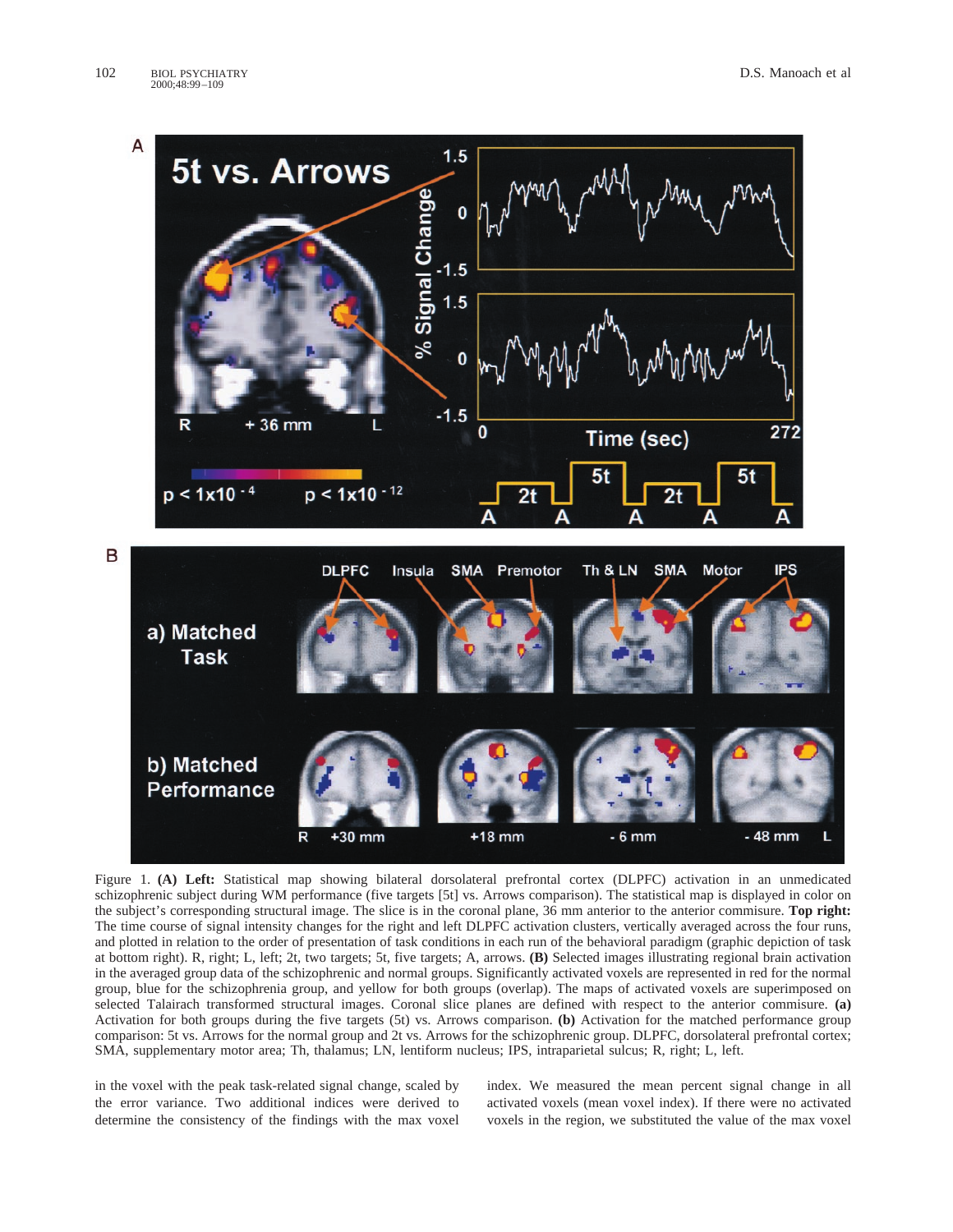index because excluding subjects with the least activation biases group comparisons by inflating the mean activation of the group. Finally, we measured the number of activated voxels (# voxel index). Both the magnitude and spatial extent of activation influence this index.

**ANALYSIS OF BEHAVIORAL MEASURES.** Behavioral measures, RT and response accuracy, were subject to repeated measures analyses of variance. RTs from incorrect trials were excluded. Group comparisons of performance and activation were evaluated with pairwise *t* tests. We used analyses of covariance with the interaction of the group and the covariate (max voxel) to compare the relation of activation with task performance. Pearson correlations were used to describe the relationships in each group. A statistic was considered to be significant if its exact two-tailed probability value was  $\leq 0.05$ .

#### **Results**

#### *Task Performance*

All of the normal subjects and eight of nine schizophrenic subjects performed significantly above chance in all three conditions. One schizophrenic subject performed below chance in the 5t condition only. She was not excluded because her 5t errors were primarily omissions, probably reflecting slow RT rather than disengagement from the task as was suggested by her performance in the other conditions. Schizophrenic subjects showed a trend to have longer RTs  $[F(1,16) = 3.84, p = .07]$ , and there was no interaction of diagnosis with condition (Figure 2). Schizophrenic subjects made significantly more errors  $[F(1,16) = 7.33, p = .02]$  than did normal subjects. There was a significant interaction of diagnosis by condition for errors  $[F(2,32) = 4.21, p = .02;$  Figure 2]. Normal subjects were less variable in error performance than were schizophrenic subjects and performed near ceiling level across conditions.

## *Group Comparisons of DLPFC Activation: Data from Individuals*

All of the normal subjects and eight of nine schizophrenic subjects exhibited DLPFC activation in the 5t versus Arrows comparison (Figure 1A depicts bilateral DLPFC activation in a schizophrenic subject). (Analyses of activation use the max voxel index unless otherwise specified.) Schizophrenic subjects showed a significantly greater magnitude of activation than did normal subjects in the left but not the right DLPFC (Table 2). In the 5t versus 2t comparison, schizophrenic subjects showed significantly greater activation in both the right and left DLPFC, demonstrating that group differences were not attributable to the Arrows baseline condition.

We also compared DLPFC activation when the groups



Figure 2. Bar graphs of mean reaction time (RT) and percent correct responses with standard error bars in each condition for the normal and schizophrenic groups. 2t, two targets; 5t, five targets.

were matched for WM performance. When we compared the schizophrenic group's performance in the 2t condition with the normal group's performance in the 5t condition, the groups did not differ in either RT ( $t = 0.55$ ,  $p = .59$ ) or errors  $(t = 1.20, p = .25$ ; Figure 2). The activation of schizophrenic subjects in the 2t versus Arrows comparison did not differ from that of the normal subjects in the 5t versus Arrows comparison (left DLPFC:  $t = 0.53$ ,  $p =$ .60; right DLPFC:  $t = 0.70$ ,  $p = .49$ ).

The groups were not different in the lateralization of DLPFC activation (quantified by the equation (right  $$ left)/(right  $+$  left)) in the 5t versus Arrows comparison  $(t = 0.26, p = .80)$ . Within each group, activation of the right and left DLPFC was comparable (schizophrenia:  $t =$ 0.10,  $p = .92$ ; normal:  $t = 0.37$ ,  $p = .72$ ).

The findings using the mean voxel index were generally consistent with those of the max voxel index (Table 2). The groups did not differ in the # voxels index, however. As in our previous study (Manoach et al 1999b), this index showed a high degree of intersubject variability and for this reason may be relatively insensitive to group differences.

#### *Relation of DLPFC Activation to WM Performance*

Within the schizophrenic group, better performance (fewer errors and shorter RTs) was consistently related to increased activation (5t vs. Arrows comparison) and several of these relations met or approached significance for the right DLPFC (Table 3 and Figure 3). In the normal group, DLPFC activation was not significantly related to RT or errors, but the interpretation of the correlations for errors is limited by the severely restricted range of errors in normal subjects. Analyses of covariance with an interaction of group with the covariate did not reveal significant group differences in the relations of activation to performance.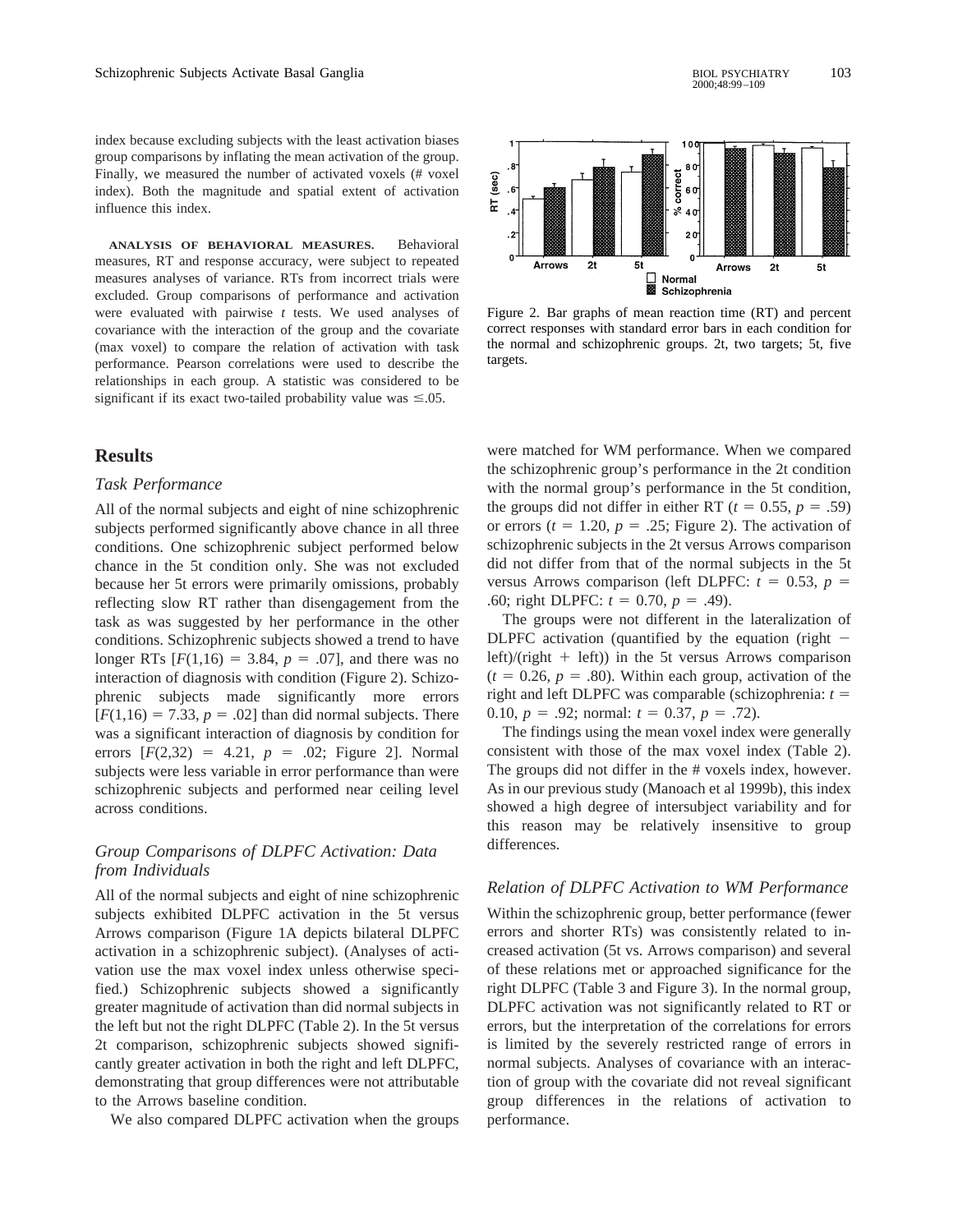|               |                  |                  | Left DLPFC       |              | Right DLPFC       |                  |                  |  |  |
|---------------|------------------|------------------|------------------|--------------|-------------------|------------------|------------------|--|--|
|               |                  | Max<br>Voxel     | Mean<br>Voxel    | #<br>Voxel   | Max<br>Voxel      | Mean<br>Voxel    | #<br>Voxel       |  |  |
|               | N                | $0.68 \pm .28$   | $0.49 \pm .15$   | $73 \pm 106$ | $0.64 \pm .25$    | $0.44 \pm .08$   | $93 \pm 158$     |  |  |
| 5t vs. A      | S                | $1.03 \pm 4.0$   | $0.72 \pm .28$   | $89 \pm 119$ | $1.05 \pm .73$    | $0.65 \pm .34$   | $120 \pm 216$    |  |  |
|               | $\dot{t}$        | 2.11             | 2.16             | 0.31         | 1.61              | 1.78             | 0.30             |  |  |
|               | $\boldsymbol{p}$ | .05 <sup>a</sup> | .05 <sup>a</sup> | .76          | .13               | .10 <sup>b</sup> | .77              |  |  |
|               | N                | $0.58 \pm .32$   | $0.48 \pm .16$   | $45 \pm 88$  | $0.48 \pm .12$    | $0.47 \pm .11$   | $83 \pm 193$     |  |  |
| $5t$ vs. $2t$ | S                | $1.39 \pm .90$   | $1.12 \pm .92$   | $24 \pm 29$  | $1.15 \pm .65$    | $1.03 \pm .67$   | $33 \pm 62$      |  |  |
|               | $\boldsymbol{t}$ | 2.57             | 2.06             | .67          | 3.06              | 2.50             | 0.75             |  |  |
|               | $\boldsymbol{p}$ | .02 <sup>a</sup> | .06 <sup>b</sup> | .51          | .008 <sup>a</sup> | .02 <sup>a</sup> | .47              |  |  |
|               | N                | $0.39 \pm .19$   | $0.37 \pm .16$   | $6 \pm 19$   | $0.40 \pm .27$    | $0.38 \pm .25$   | $4 \pm 7$        |  |  |
| $2t$ vs. $A$  | S                | $0.76 \pm .40$   | $0.59 \pm .20$   | $24 \pm 42$  | $0.73 \pm .32$    | $0.55 \pm .19$   | $33 \pm 47$      |  |  |
|               | t                | 2.53             | 2.55             | 1.15         | 2.38              | 1.69             | 1.8              |  |  |
|               | $\boldsymbol{p}$ | .02 <sup>a</sup> | .02 <sup>a</sup> | .27          | .03 <sup>a</sup>  | .11              | .09 <sup>b</sup> |  |  |

| Table 2. Means, Standard Deviations, and t Tests of Group Differences in Dorsolateral Prefrontal |  |  |  |  |  |
|--------------------------------------------------------------------------------------------------|--|--|--|--|--|
| Cortex (DLPFC) Activation                                                                        |  |  |  |  |  |

The findings are presented by hemisphere for each activation index for the 5t vs. Arrows, 5t vs. 2t, and 2t vs. Arrows comparisons. N, normal group; S, schizophrenic group. *<sup>a</sup>*

<sup>*a*</sup>Significant at  $p \le .05$ . <sup>b</sup>Trend at  $p \le .10$ .

*Group Comparisons of Regional Brain Activation: Averaged Group Data*

**DLPFC ACTIVATION.** The averaged group data was analyzed to identify and map significantly activated voxels. Both groups exhibited bilateral DLPFC activation in the 5t versus Arrows comparison; however, the groups activated different regions of the DLPFC. Only 3.5% of the voxels activated by the schizophrenic group overlapped with those activated by the normal group (Table 4, Figure 1B, a). Within each group, the location of DLPFC activation was consistent across each of the three comparisons of task conditions. This suggests that the group difference in location of DLPFC activation was not an artifact of the Arrows baseline condition (5t vs. 2t) or of task performance differences (Figure 1B illustrates DLPFC activation in the matched performance group comparison).

In addition, the normal group activated more DLPFC voxels than did the schizophrenic group (normal group: 310; schizophrenic group: 172). This finding from the averaged group data is discrepant with the data derived from individual subjects in which the schizophrenic group activated more voxels (though not significantly more). Within each group, we examined the overlap of activation clusters within the DLPFC for each individual with those of the averaged group data. In the schizophrenic group, only 24% of the individual clusters overlapped with the group clusters, while in the normal group, 71% of the individual clusters overlapped. These findings indicate that the schizophrenic group was more heterogeneous in the spatial distribution of activated voxels within the DLPFC.

**BASAL GANGLIA AND THALAMIC ACTIVATION.** The most striking group difference in activation is that only the schizophrenic group activated the thalamus and basal ganglia including the head of the caudate and the lentiform nucleus (Figure 1B, a). Inspection of the individual data revealed that seven out of nine schizophrenic subjects (including the unmedicated subject and the sub-

Table 3. Relations of Dorsolateral Prefrontal Cortex (DLPFC) Activation in the 5t vs. Arrows Comparison to Working Memory Performance as Measured by Reaction Time (RT) and Errors in the Normal (N) and Schizophrenic (S) Groups

|       |           |           | Left DLPFC | Right DLPFC                                                                                                                                                                    |               |  |  |
|-------|-----------|-----------|------------|--------------------------------------------------------------------------------------------------------------------------------------------------------------------------------|---------------|--|--|
| Group | Condition | <b>RT</b> | Errors     | RT.                                                                                                                                                                            | <b>Errors</b> |  |  |
| N     | 5t<br>2t  |           |            | $r = .38, p = .33$ $r = .51, p = .17$ $r = .19, p = .64$ $r = .60, p = .09a$<br>$r = .42, p = .27$ $r = -.52, p = .16$ $r = .04, p = .92$ $r = -.43, p = .26$                  |               |  |  |
| S     | 5t<br>2t  |           |            | $r = -0.32, p = 0.41$ $r = -0.35, p = 0.37$ $r = -0.69, p = 0.04$ $r = -0.62, p = 0.08$<br>$r = -.40, p = .30$ $r = -.43, p = .26$ $r = -.75, p = .02^b$ $r = -.59, p = .10^a$ |               |  |  |

*a*Trend at  $p \leq .10$ .<br>*b*Significant at  $n \leq$ 

<sup>b</sup>Significant at  $p \le .05$ .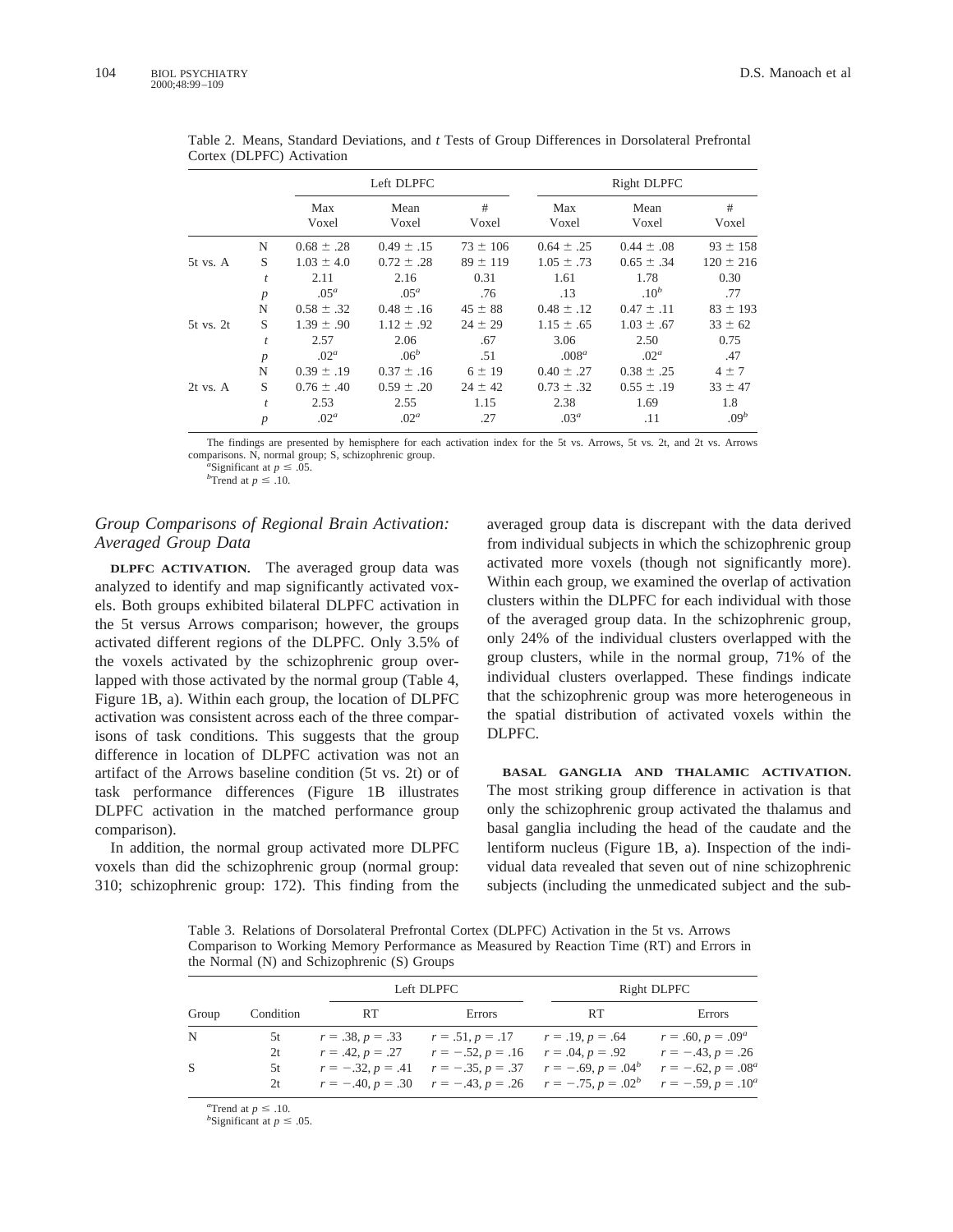

Figure 3. Scatter plot illustrating the relation of five targets reaction time (5t RT) to right dorsolateral prefrontal cortex (R DLPFC) activation as measured by the max voxel index in the 5t vs. Arrows condition. There are separate regression lines for the normal and schizophrenic groups.

ject on an atypical antipsychotic medication) and none of the normal subjects activated these regions. The schizophrenic group also activated these regions in the 2t versus 5t (not shown) and 2t versus Arrows comparisons (Figure 1B), but to a lesser extent. Again, this suggests that the differential activation of these regions is not a function of either the baseline condition or task performance differences.

**OTHER REGIONS.** As predicted, the normal and schizophrenic groups showed overlapping activation in lateral premotor and motor areas, the supplementary motor area, and the intraparietal sulcus. Both groups also activated the insula. The amount of overlap in these regions was variable, but exceeded the amount of overlap in the DLPFC. The groups also showed nonoverlapping activation in a number of regions (Table 4).

## *Data Quality Considerations*

Although eight out of nine normal subjects used a bite bar for head stabilization, only two out of nine schizophrenic subjects could because of poor dentition. This likely contributed to their significantly increased motion relative to normal subjects (average maximal displacement within a scan: normal:  $0.29$  mm  $\pm$  0.16; schizophrenia: 1.73 mm  $\pm$  1.2;  $t = 3.57$ ,  $p = .003$ ). Group differences in motion represent a potential confound in our comparisons of activation. Motion can increase the variance of the fMRI signal and is usually associated with decreased power to detect differences between conditions; however, task-related motion may also artifactually lead to activation (Hajnal et al 1994). Motion was not correlated with either right or left DLPFC activation (max voxel index; 5t vs. Arrows comparison) in either group. In addition, the groups were not different in the variability of signal intensity in either the right or left DLPFC as defined according to the *a priori* Talairach coordinates (variability was measured by taking the mean of the standard deviations of voxel signal intensity for every DLPFC voxel across all of the scans and within each of the three conditions). These findings suggest that the group differences in DLPFC activation are not a function of increased motion or variance in the schizophrenic group. In addition, our DLPFC findings replicate those of our previous study in which the groups were not different with regard to motion (Manoach et al 1999b).

#### *Analysis of Control Variables*

Years of education, estimated verbal IQ, and parental socioeconomic status were not correlated with either DLPFC activation (5t vs. Arrows comparison) or task performance in either group. Within the schizophrenic group, DLPFC activation and task performance were not correlated with general psychopathology (BPRS) or ratings of positive or negative symptoms. Although the power to detect real relationships is low in nine subjects, none of the relations computed approached statistical significance, and there was no consistency in the direction of the relations of the control variables to DLPFC activation and task performance.

## **Discussion**

Relative to normal subjects, schizophrenic subjects showed at least an equal magnitude of right DLPFC activation and significantly greater left DLPFC activation during WM performance. This replicates our previous study using the same paradigm but different subjects, scanners, imaging methodology, and analysis techniques (Manoach et al 1999b). The schizophrenic group also activated the basal ganglia and thalamus, even when matched for performance with the normal group. These findings suggest that schizophrenic subjects recruit different neural circuitry for WM performance.

These findings contrast with the literature that demonstrates "task-related hypofrontality" in schizophrenia. Findings of hypofrontality have been challenged as a possible artifact of poor task performance. Several factors may have contributed to our finding of increased DLPFC activation. We rewarded correct responses, subjects were able to perform the task accurately, and, because accurate responding is predicated on the internal representation of items, we ensured that subjects used WM rather than an alternate strategy for task performance. We hypothesize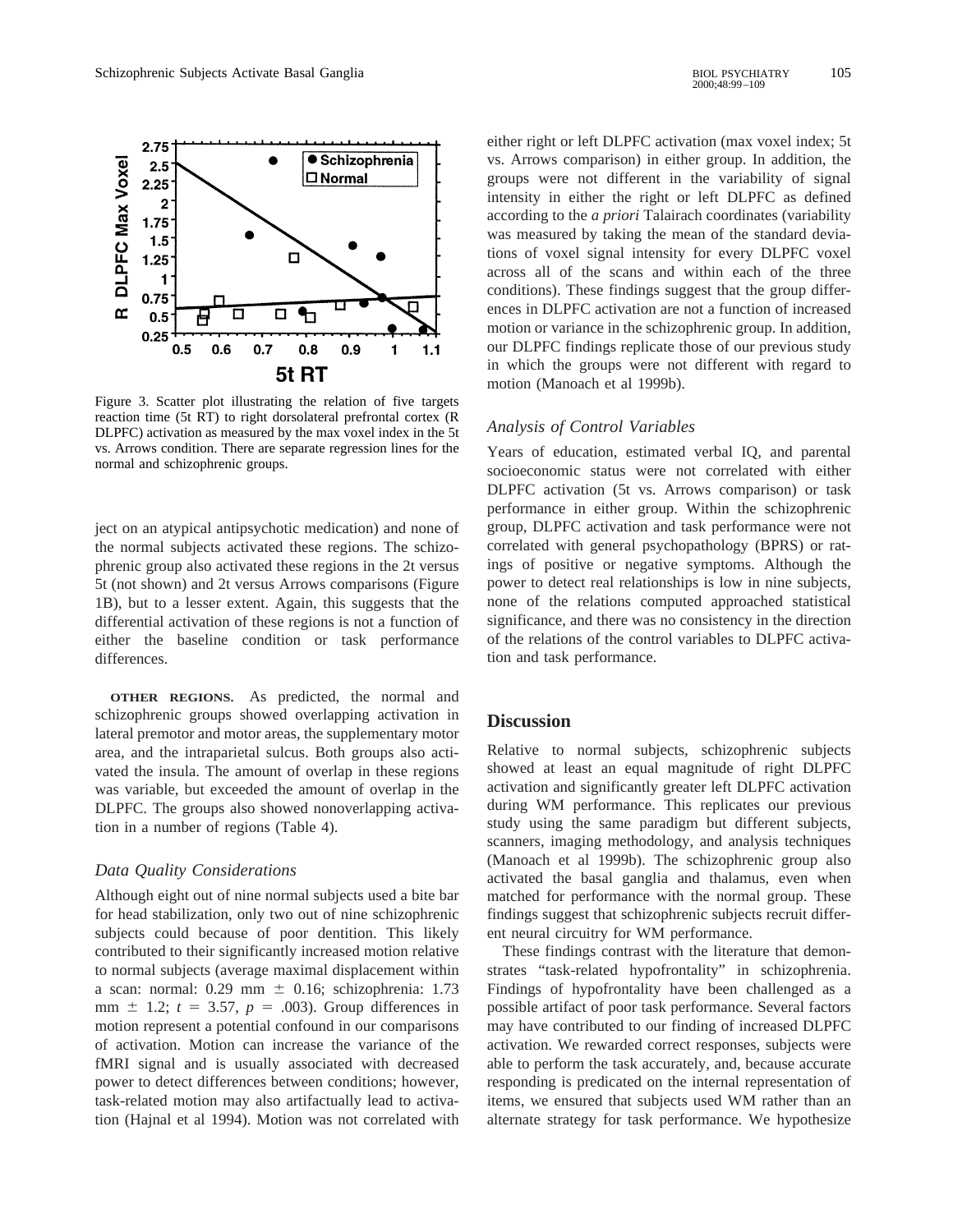|                       | Max Voxel      |              |      |                      |          |          |                  |             |         |
|-----------------------|----------------|--------------|------|----------------------|----------|----------|------------------|-------------|---------|
| Region (BA)           | $\mathbf N$    |              |      | S                    |          |          |                  | $\%$        |         |
|                       | R/L            | A/P          | S/I  | p                    | R/L      | A/P      | S/I              | p           | Overlap |
| Overlap               |                |              |      |                      |          |          |                  |             |         |
| A priori regions      |                |              |      |                      |          |          |                  |             |         |
| L DLPFC (9/46)        | $-43$          | 27           | 34   | $6.8^{-14}$          | $-46$    | 27       | 21               | $3.1^{-10}$ | 3.5     |
| R DLPFC (9/46)        | 43             | 42           | 28   | $1.3^{-11}$          | 37       | 30       | 28               | $7.4^{-13}$ | 3.5     |
| Midline SMA (6)       | $\overline{0}$ | 9            | 56   | $4.0^{-16}$          | $\theta$ | 15       | 53               | $1.4^{-14}$ | 54.1    |
| L lat. premotor $(6)$ | $-40$          | $\mathbf{0}$ | 37   | $1.8^{-13}$          | $-25$    | 3        | 50               | $4.3^{-6}$  | 20.0    |
| R lat. premotor $(6)$ | 15             | 6            | 62   | $1.0^{-10}$          | 28       | $\theta$ | 50               | $1.7 - 7$   | 12.5    |
| L SPL/IPS $(7)$       | $-28$          | $-66$        | 40   | $2.7^{-20}$          | $-25$    | $-72$    | 46               | $8.1^{-15}$ | 93.0    |
| R SPL/IPS (7)         | 37             | $-63$        | 43   | $1.1^{-11}$          | 31       | $-66$    | 50               | $7.5^{-9}$  | 72.6    |
| Post hoc regions      |                |              |      |                      |          |          |                  |             |         |
| L insula $(45)$       | $-28\,$        | $21\,$       | 12   | $1.3^{-12}$          | $-28\,$  | 18       | 6                | $3.7^{-7}$  | 61.1    |
| R insula $(45)$       | 37             | 21           | 15   | $1.1^{\mathrm{-10}}$ | 31       | 21       | 9                | $2.3^{-7}$  | 76.9    |
| Nonoverlap            |                |              |      |                      |          |          |                  |             |         |
| N: post hoc regions   |                |              |      |                      |          |          |                  |             |         |
| L SFG $(10)$          | $-15$          | 60           | 18   | $6.2^{-8}$           |          |          |                  |             |         |
| L MFG $(8)$           | $-46$          | 12           | 43   | $3.5^{-12}$          |          |          |                  |             |         |
| R ant. IFG $(47)$     | 25             | 39           | $-6$ | $2.0^{-12}$          |          |          |                  |             |         |
| R post. IFG (9/44)    | 40             | 12           | 25   | $6.9^{-7}$           |          |          |                  |             |         |
| S: a priori regions   |                |              |      |                      |          |          |                  |             |         |
| R caudate head        |                |              |      |                      | 15       | 15       | 6                | $4.7^{-6}$  |         |
| L thalamus            |                |              |      |                      | $-12$    | $-3$     | 9                | $1.5^{-9}$  |         |
| R thalamus            |                |              |      |                      | 12       | $-3$     | 9                | $2.0^{-10}$ |         |
| L lentiform nuc.      |                |              |      |                      | $-28$    | $-18$    | $-3$             | $3.3^{-6}$  |         |
| S: post hoc regions   |                |              |      |                      |          |          |                  |             |         |
| L MFG $(10)$          |                |              |      |                      | $-37$    | 54       | 15               | $3.9^{-11}$ |         |
| R MFG (10)            |                |              |      |                      | 31       | 48       | $\boldsymbol{0}$ | $1.1^{-7}$  |         |
| L post. IFG $(44)$    |                |              |      |                      | $-56$    | 9        | 21               | $1.2^{-7}$  |         |
| R ant. cing. $(24)$   |                |              |      |                      | 3        | 12       | 25               | $2.4^{-9}$  |         |
| R STG (38)            |                |              |      |                      | 50       | 12       | $-3$             | $5.9^{-9}$  |         |
| R post. cing. $(23)$  |                |              |      |                      | 3        | $-36$    | 25               | $3.5^{-7}$  |         |
| L ITG (37)            |                |              |      |                      | $-50$    | $-57$    | $-9$             | $7.8^{-11}$ |         |

Table 4. Summary of Regional Brain Activation in the 5t vs. Arrows Comparison for the Averaged Group Data

Regional activation is described by structure, probable Brodmann's Area (BA), Talairach coordinates and *p* value of the voxel with the maximum *t* statistic (max voxel), and the percentage of activated voxels of the schizophrenic group (S) that overlap with those of the normal group (N) (% overlap). Coordinates are expressed in mm from the anterior commisure: R/L, right (+), left (-); A/P anterior (+), posterior (-); S/I, superior (+), inferior (-). L, left; DLPFC, dorsolateral prefrontal cortex; R, right; SMA, supplementary motor area; lat., lateral; SPL, superior parietal lobule; IPS, intraparietal sulcus; SFG, superior frontal gyrus; MFG, middle frontal gyrus; ant., anterior; IFG, inferior frontal gyrus; post., posterior; nuc., nucleus; cing., cingulate; STG, superior temporal gyrus; ITG, inferior temporal gyrus.

that reward may have enhanced motivation, task performance, and activation. This is consistent with studies of single-unit recordings in the principal sulcus of primates that demonstrate increased firing of WM neurons during WM delays in anticipation of a preferred reward (Watanabe 1996). With regard to the relation of activation to task performance, recent findings suggest that although DLPFC activation increases with WM load (Braver et al 1997), when WM capacity is exceeded, DLPFC activation decreases (Callicott et al 1999; Goldberg et al 1998). Although the schizophrenic subjects performed significantly worse than the normal subjects did, the WM load did not exceed their capacity. Their increased DLFPC activation and poorer performance may reflect that given identical WM load, performance was more effortful for them (Frith et al 1995). The groups did not differ in

DLPFC activation when they were matched for performance by reducing the WM load for the schizophrenic group. Previous studies that employed tasks with greater WM demands may have exceeded the WM capacity of schizophrenic subjects and consequently found hypofrontality. Finally, our findings may reflect that the SIRP differs from many other WM tasks (e.g., n-back, Tower of London, Wisconsin Card Sort Test) in that it constrains strategy and emphasizes the maintenance component of WM rather than manipulative processes such as the updating and temporal tagging of the contents of WM.

Another potential contributor to the different findings is that, in addition to examining averaged group data, we measured activation in individual subjects. Many, but certainly not all (e.g., Callicott et al 1998) previous studies that demonstrated task-related hypofrontality relied on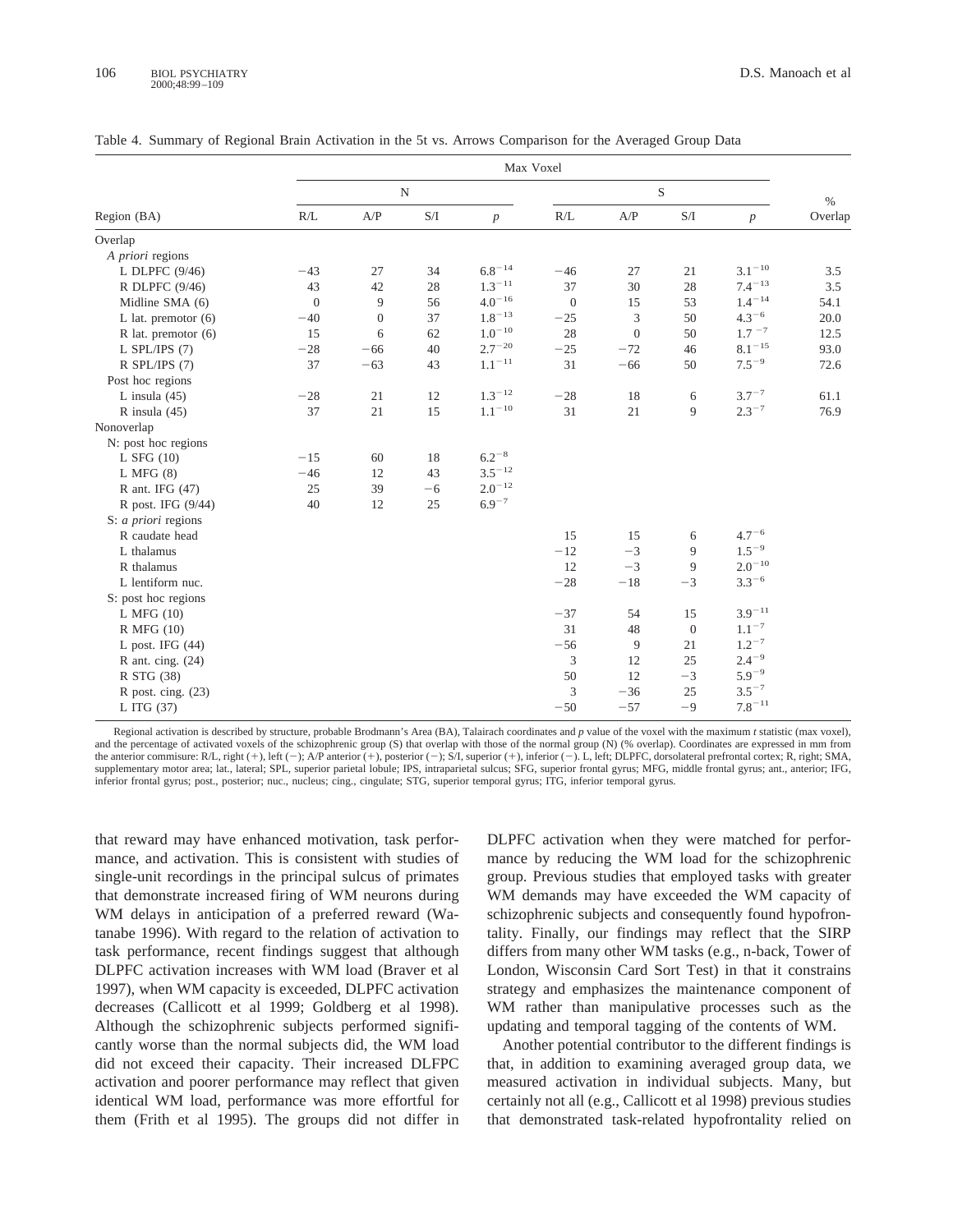group averaging. Such methods may underestimate DLPFC activation in schizophrenia because of increased heterogeneity of the location of activation within the DLPFC. We found that the schizophrenic and normal groups activated different subterritories of the DLPFC and that as individuals, schizophrenic subjects were more variable than normal subjects were in the location of DLPFC activation. Increased spatial heterogeneity of activation in schizophrenia has also been reported in motor regions during performance of a sensorimotor task (Holt et al 1998) and in the DLPFC during performance of the n-back WM task (Holt et al 1999). There are several possible explanations for the increased spatial heterogeneity and different location of DLPFC activation in the schizophrenic group. There is substantial structural variability of the DLPFC in normal subjects (Rajkowska and Goldman-Rakic 1995). In imaging studies, this is compensated for, in part, by spatial normalization and image smoothing. Schizophrenic subjects may be even more variable than normal subjects are in the gross morphology of the DLPFC, its functional organization, or both. The current study cannot distinguish between these possibilities. They may also be more variable and less efficient in their use of strategies to accomplish the task. In this way, their differential activation may represent a compensatory response to dysfunction of WM neural circuitry. Although increased motion may have contributed to these findings, it is unlikely a complete explanation because, in contrast to the DLPFC, the schizophrenic and normal groups showed substantial overlap of activation in several cortical regions that are repeatedly associated with WM performance (Cohen et al 1997; Jonides et al 1998; Manoach et al 1997; Smith et al 1998). These *a priori* regions were the supplementary motor area, lateral premotor and motor areas, and the intraparietal sulcus (Figure 1B).

Although we did replicate the major findings of our previous studies (Manoach et al 1997, 1999b), findings regarding the laterality of DLPFC activation were not entirely consistent. We did not replicate our previous post hoc findings of differences in the laterality of DLPC activation between the schizophrenic and normal groups (Manoach et al 1999b). In addition, although both studies predicted and found relationships between better task performance and increased DLPFC activation in the schizophrenic group, the findings were not identical. In the present study, better performance (RT and errors) was related to increased right DLPFC activation, whereas in the previous study, RT was unrelated to activation, but increased response accuracy (errors) was related to increased left DLPFC activation. These inconsistent findings may be a consequence of insufficient power, and larger samples will be required to evaluate them.

The most striking finding is that only the schizophrenic

group activated the thalamus and basal ganglia. Neuroleptic exposure may have contributed to this differential activation. Conventional neuroleptics can alter both the resting perfusion (Miller et al 1997) and volume of basal ganglia structures (Chakos et al 1994). Although it is unclear how such changes might relate to the task-related differences observed here, we cannot rule out a medication effect.

Accumulating evidence from single neuron recording and lesion studies in animals (Apicella et al 1992; Battig et al 1960) and lesion and dysfunction studies in humans (Owen et al 1997; Partiot et al 1996) suggests that frontostriatal neural circuitry subserves WM. Several neuroimaging studies of normal WM report basal ganglia and thalamic activation under conditions of increased WM load (Barch et al 1997; Callicott et al 1999; Goldberg et al 1998; Rypma et al 1999). Activation of these regions in the schizophrenic group only may reflect diminished WM capacity; however, even when the groups were matched for performance, only the schizophrenic group activated the basal ganglia and thalamus.

The DLPFC receives input from the striatum via a striato-pallido-thalamo-cortical loop. The role of the basal ganglia in regulating cognition recently has become a focus of intense interest (Houk et al 1995). In the motor system, the DLPFC and striatum are activated while learning a new task, but not during performance of an automatic (overlearned) sequence (Jueptner and Weiller 1998). One speculative explanation for the group differences in basal ganglia activation is that whereas normal subjects were able to automate aspects of task performance, schizophrenic subjects were less able to do so. We define "automatization" as using experience to shape the optimal spatiotemporal pattern of activity in neural circuitry resulting in behavioral advantage. The failure to automate task performance may be reflected in increased recruitment of basal ganglia which may, in turn, recruit the DLPFC to a greater degree and in different locations. Evidence for deficits in automatization in schizophrenia is found in studies of both visual perception and motor function. Although schizophrenic subjects can process information to which the visual system is "hard wired" to respond, they are deficient in consolidating novel, unstructured information into memory traces (Knight et al, in press; Silverstein et al 1998). This limits the generation of top-down strategies to guide further processing. Even while performing simple motor tasks, their fMRI activation in primary sensorimotor cortex resembles that of normal subjects performing unpracticed tasks (Mattay et al 1997). We hypothesize that our findings of aberrant WM performance and activation in schizophrenia reflect dysfunction of frontostriatal circuitry that subserves WM. In future studies, we hope to elucidate the contribution of the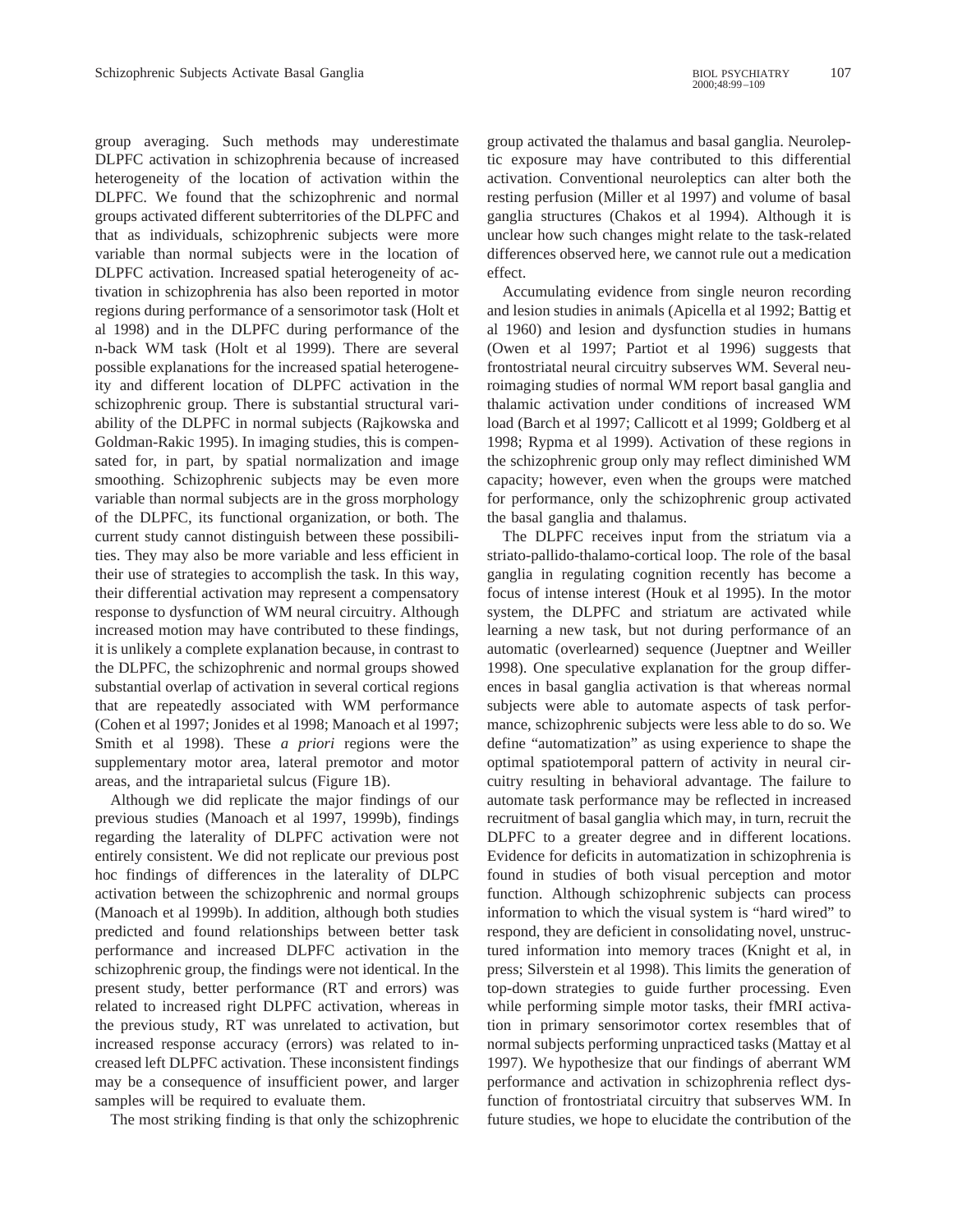This study was supported by the Scottish Rite Schizophrenia Research Program (DSM), The G. Harold and Leila Y. Mathers Charitable Foundation (CBS, DSM), the National Institute on Drug Abuse, K21-

DA00275 (RLG), the National Alliance for Research on Schizophrenia and Depression (SLR), and the National Institute of Mental Health, MH01215 (SLR). The authors gratefully acknowledge the contributions of Robert Weisskoff, Edward Amico, Mary Foley, Daniel Z. Press, Alvaro Pascual-Leone, and Todd Kramer.

# **References**

schizophrenia.

- Alexander GE, Delong MR, Strick PL (1986): Parallel organization of functionally segregated circuits linking basal ganglia and cortex. *Annu Rev Neurosci* 9:357–381.
- Apicella P, Scarnati E, Ljungberg T, Schultz W (1992): Neuronal activity in monkey striatum related to the expectation of predictable environmental events. *J Neurophysiol* 68:945– 960.
- Baddeley A (1992): Working memory. *Science* 255:556–559.
- Barch DM, Braver TS, Nystrom LE, et al (1997): Dissociating working memory from task difficulty in human prefrontal cortex. *Neuropsychologia* 35:1373–1380.
- Battig K, Rosvold HE, Mishkin M (1960): Comparison of the effect of frontal and caudate lesions on delayed response and alternation in monkeys. *J Comp Physiol Psychol* 53:400– 404.
- Blair JR, Spreen O (1989): Predicting premorbid IQ: A revision of the National Adult Reading Test. *Clin Neuropsychol* 3:129–136.
- Braver TS, Cohen JD, Nystrom LE, et al (1997): A parametric study of prefrontal cortex involvement in human working memory. *Neuroimage* 5:49–62.
- Buchsbaum MS, Haier RJ, Potkin SG, et al (1992): Frontostriatal disorder of cerebral metabolism in never-medicated schizophrenics. *Arch Gen Psychiatry* 49:935–942.
- Bush G, Whalen PJ, Rosen BR, et al (1998): The counting stroop: An interference task specialized for functional neuroimaging—validation study with functional MRI. *Hum Brain Mapping* 6:270–282.
- Callicott JH, Mattay VS, Bertolino A, et al (1999): Physiological characteristics of capacity constraints in working memory as revealed by functional MRI. *Cereb Cortex* 9:20–26.
- Callicott JH, Ramsey NF, Tallent K, et al (1998): Functional magnetic resonance imaging brain mapping in psychiatry: Methodological issues illustrated in a study of working memory in schizophrenia. *Neuropsychopharmacology* 18: 186–196.
- Carter C, Robertson L, Nordahl T, et al (1996): Spatial working memory deficits and their relationship to negative symptoms in unmedicated schizophrenia patients. *Biol Psychiatry* 40: 930–932.
- Chakos MH, Lieberman JA, Bilder RM, et al (1994): Increase in caudate nuclei volumes of first-episode schizophrenic patients taking antipsychotic drugs. *Am J Psychiatry* 151:1430– 1436.
- Cohen JD, Perlstein WM, Braver TS, et al (1997): Temporal dynamics of brain activation during a working memory task. *Nature* 386:604–608.
- D'Esposito M, Grossman M (1996): The physiological basis of executive function and working memory. *Neuroscientist* 2:345–352.
- Friedman HR, Goldman-Rakic PS (1994): Coactivation of prefrontal cortex and inferior parietal cortex in working memory tasks revealed by 2DG functional mapping in the rhesus monkey. *J Neurosci* 14:2775–2788.
- Frith CD, Friston KJ, Herold S, et al (1995): Regional brain activity in chronic schizophrenic patients during the performance of a verbal fluency task. *Br J Psychiatry* 167:343–349.
- Goldberg TE, Berman KF, Fleming K, et al (1998): Uncoupling cognitive workload and prefrontal cortical physiology: A PET rCBF study. *Neuroimage* 7:296–303.
- Goldberg TE, Weinberger DR (1996): Effects of neuroleptic medications on the cognition of patients with schizophrenia: A review of recent studies. *J Clin Psychiatry* 57(suppl 9):62–65.
- Hajnal JV, Myers R, Oatridge A, et al (1994): Artifacts due to stimulus correlated motion in functional imaging of the brain. *Magn Reson Med* 31:283–291.
- Hollingshead AB (1965): *Two Factor Index of Social Position.* New Haven, CT: Yale University Press.
- Holt JL, Van Horn JD, Esposito G, et al (1998, November): Variability in functional neuroanatomy in schizophrenia: Group vs. single-subject PET activation data. Abstract presented at the 28th annual meeting of the Society for Neuroscience, Los Angeles.
- Holt JL, Van Horn JD, Meyer-Lindenberg A, et al (1999, October): Multiple sources of signal abnormality underlying prefrontal hypofunction and increased variability in the sites of activation within BA 9/46 in individual medication free schizophrenic patients. Abstract presented at the 29th annual meeting of the Society for Neuroscience, Miami Beach, FL.
- Houk JC, Davis JL, Beiser DG (1995): *Models of Information Processing in the Basal Ganglia.* Cambridge, MA: MIT Press.
- Houk JC, Wise SP (1995): Distributed modular architectures linking basal ganglia, cerebellum, and cerebral cortex: Their role in planning and controlling action. *Cereb Cortex* 5:95– 110.
- Jiang A, Kennedy D, Baker J, et al (1995): Motion detection and correction in functional MR imaging. *Hum Brain Mapping* 3:1–12.
- Jonides J, Schumacher EH, Smith EE, et al (1998): The role of parietal cortex in verbal working memory. *J Neurosci* 18: 5026–5034.
- Jueptner M, Weiller C (1998): A review of differences between basal ganglia and cerebellar control of movements as revealed by functional imaging studies. *Brain* 121:1437–1449.
- Kay SR, Fiszbein A, Opler LA (1987): The positive and negative syndrome scale (PANSS) for schizophrenia. *Schizophr Bull* 13:261–276.
- Knight RA, Manoach DS, Elliott DS, Hershenson M (in press): Perceptual organization in schizophrenia: the processing of symmetrical configurations. *J Abnorm Psychol.*
- Levy R, Friedman HR, Davachi L, Goldman-Rakic PS (1997):